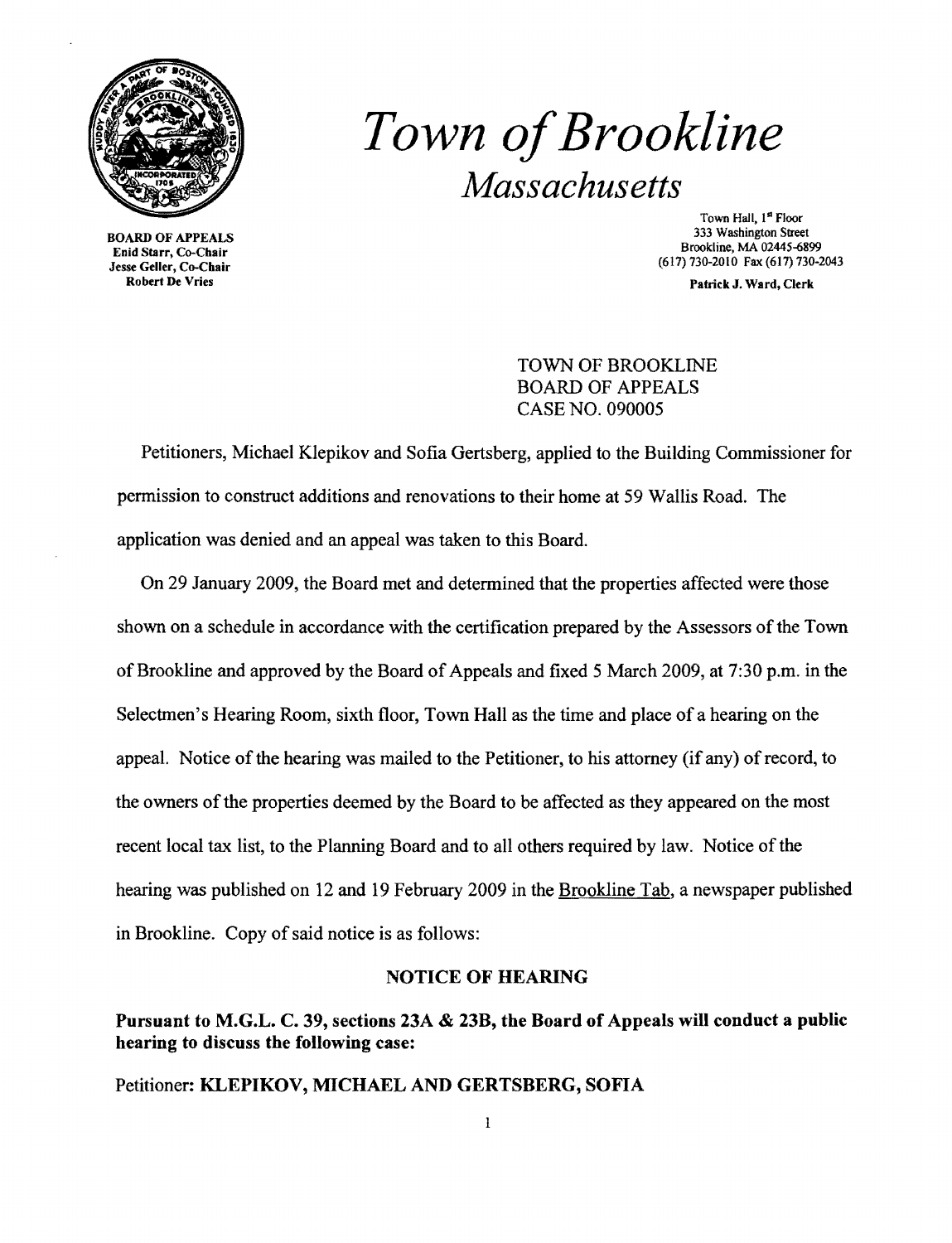Location of Premises: 59 WALLIS RD BRKL Date of Hearing: 03/05/09 Time of Hearing: 7:30 p.m. Place of Hearing: Selectmen's Hearing Room, 6<sup>th</sup> floor

A public hearing will be held for a variance and/or special permit from:

- 1) 5.09.2. j, Design Review, Special Permit Required.
- 2) 5.20, Floor Area Ratio, Variance Required.
- 3) 5.22.3. b.1.b, Exceptions to Maximum Floor Area Ratio (FAR) Regulations for Residential Units. Special Permit Required.
- 4) 5.43, Exceptions to Yard and Setback Regulations, Special Permit Required.
- 5) 5.60, Side Yard Requirements, Variance Required.

6) 8.02.2; Alteration or Extension; Special Permit Required of the Zoning By-Law to construct additions and renovations per plans at 59 WALLIS RD BRKL.

Said Premise located in a S-7 (Single Family) district.

*Hearings, once opened, may be continued by the Chair to a date and time certain. No further notice will be mailed to abutters or advertised in the TAB. Questions regarding whether a hearing has been continued, or the date and time ofany hearing may be directed to the Zoning Administrator at* 617-734-2134 *or check meeting calendar at:http://calendars.town.brookline.ma.usIMasterTownCalandarl? FormID= 158.* 

*The Town of Brookline does not discriminate on the basis of disability in admission to, access to, or operations ofits programs, services or activities. Individuals who need auxiliary aids for*  effective communication in programs and services of the Town of Brookline are invited to make *their needs known to the ADA Coordinator, Stephen Bressler, Town of Brookline, 11 Pierce Street, Brookline, MA 02445. Telephone:* (617) *730-2330; TDD* (617) *730-2327.* 

#### Enid Starr Jesse Geller Robert De Vries

At the time and place specified in the notice, this Board held a public hearing. Due to a scheduling conflict the hearing location was moved to room 103, on the first floor of the Town Hall. Notice of the change in location was posted at all entrances to the building as well as in the entry to the Selectmen's Hearing Room. Present at the hearing was Chairman, Jesse Geller and Board Members, Mark Allen and Jonathan Book. Mr. Klepikov presented the case before the Board.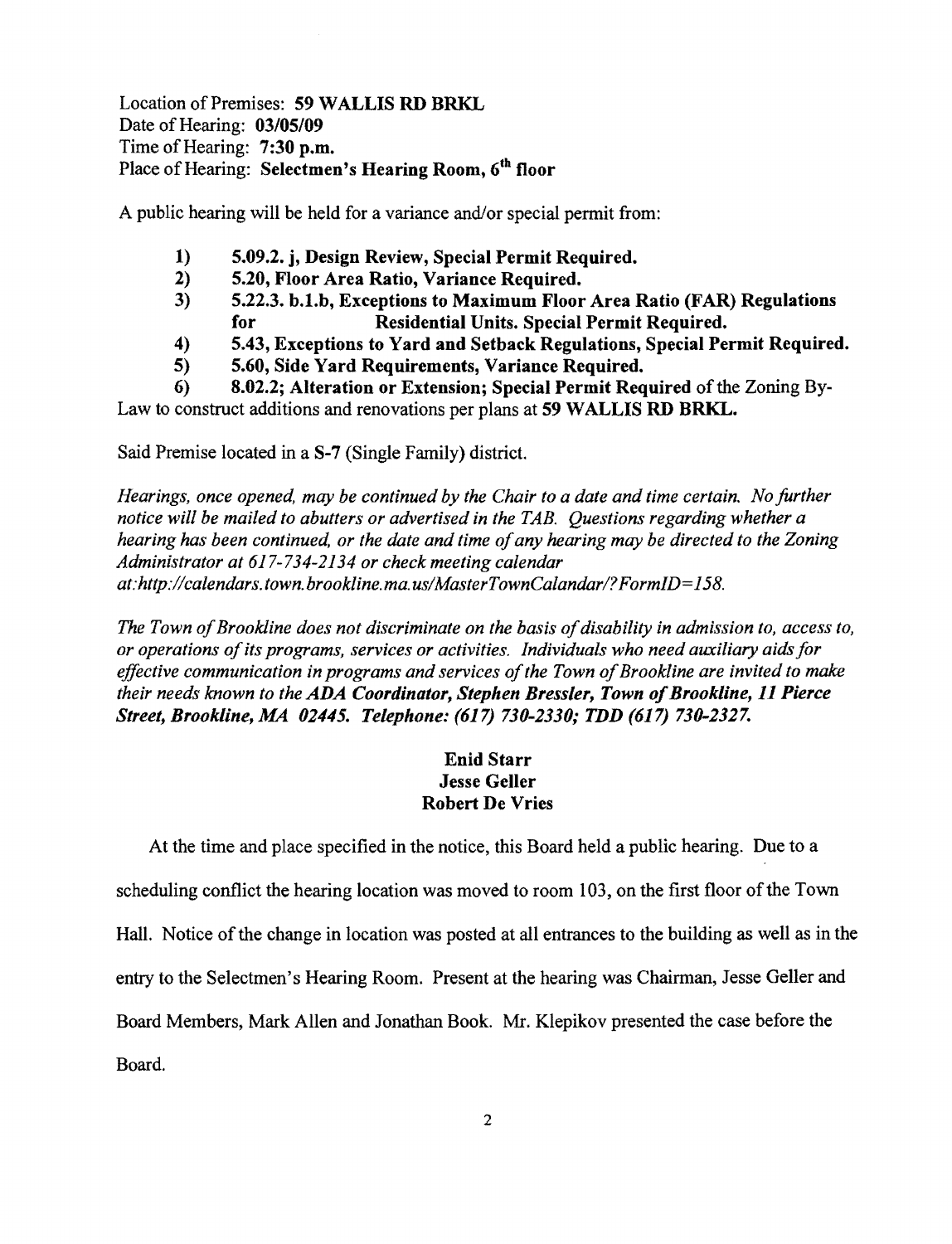Mr. Klepikov described his home at 59 Wallis Road as a ranch style single-family house with an attached one car garage below grade with living area above it. The home is clad in brick on the first floor, and wood shingles on the attic half story. He said that the house was constructed in 1950, and is situated on a sloping lot and partially sunk into a hill. The house located behind 59 Wallis Road is 40' above the subject residence and is two stories tall with a walk out basement, giving it the appearance of a much larger three story structure. The neighborhood is comprised of similar fairly modem single-family homes.

Mr. Klepikov, said that he is proposing to raise the roof of the attic to create a second floor bedroom area and reframe the roof. In addition, he is proposing to partially enclose the front porch. The additions will not change the foot print of the existing house, and will add a total of 900 new square feet of gross floor area. Mr. Klepikov said that he proposes to to clad the second story addition in stucco, and put a brick veneer over the exposed basement foundation.

Chairman Geller asked the petitioner what counterbalancing amenities he proposed to qualify for relief under Section 5.43 of the Zoning By-Law. Mr. Klepikov responded that there was a tree on the property in declining health, that they proposed to replace the tree as well as provide additional plantings as the counterbalancing amenity.

The Chairman asked whether anyone wished to speak in favor or against the proposal. No one spoke in favor or against the petition.

Courtney Synowiec, planner, delivered the findings of the Planning Department.

Section 5.09.2.j - Design Review: Any exterior addition for which a special permit is requested pursuant to Section 5.22 (Exceptions to Maximum Floor Area Ratio Regulations) requires a special permit subject to the design review standards listed under Section 5.09.4(a-I). The most relevant sections of the design review standards are described below: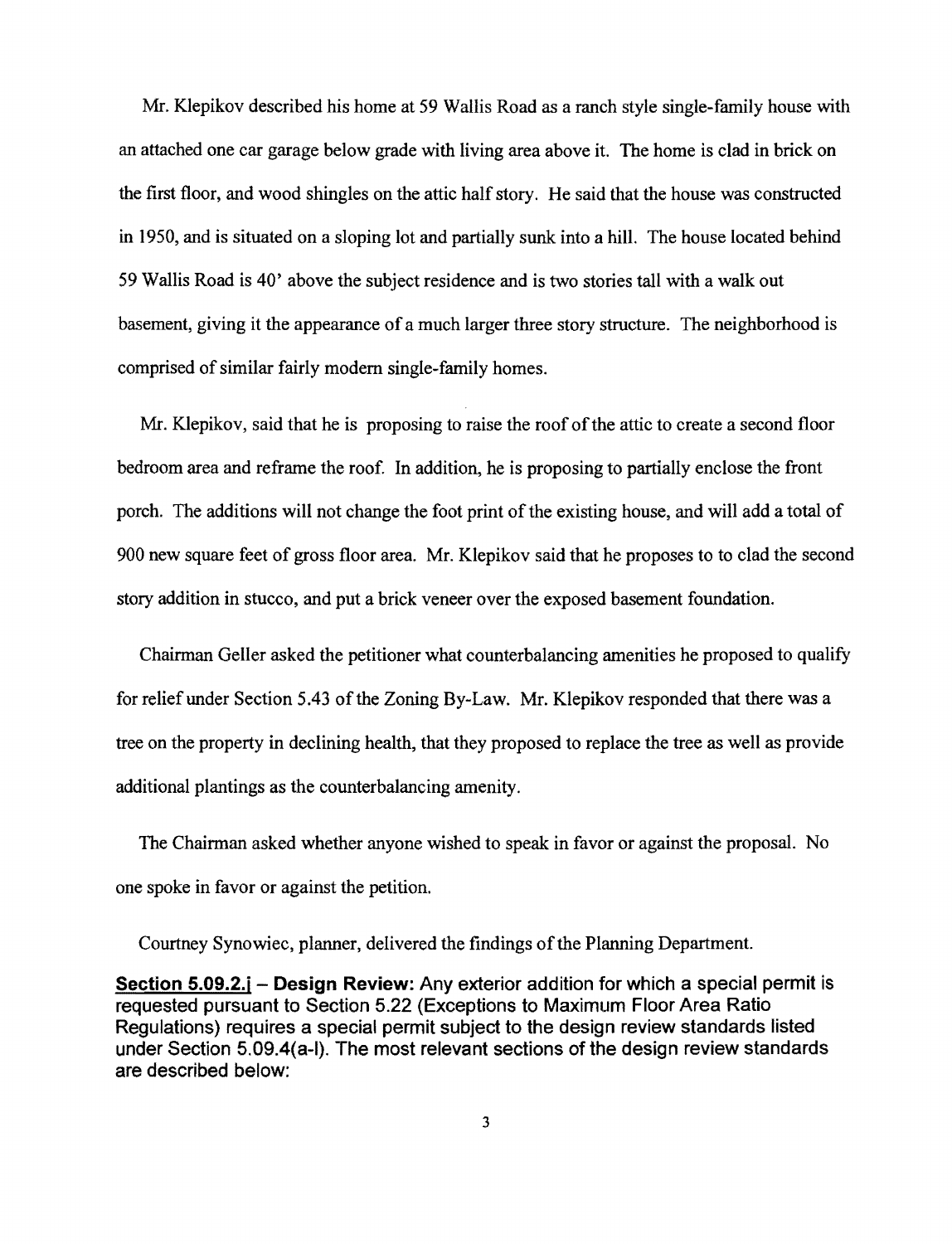#### *a.*  Preservation ofTrees and Landscape

The proposed additions will not encompass any area outside of the existing footprint and is not anticipated to impact any of the surrounding trees or landscaping.

- *b.* Relation of Buildings to Environment The increase in building height is not anticipated to have a negative impact on the neighborhood. Since many of the houses are built into a hill, the houses above the homes on Wallis Road tend to have a towering effect, that if anything, an increase in height should help balance this effect.
- *c.* Relation of Buildings to the Form of the Streetscape and Neighborhood Many of the homes on Wallis Road are ranches or small tudors that were built during the twentieth century and are on the smaller side of single family homes in Brookline. Several of the homes in the neighborhood have been altered to be made larger. While the proposed addition will dramatically alter an otherwise characteristic post-war ranch to a more modem split level home, this change is unlikely to be detrimental to the neighborhood.

## Section 5.20 - Floor Area Ratio

| <b>Floor Area</b>  |       |       |       |                 |
|--------------------|-------|-------|-------|-----------------|
| . Floor Area Ratio | 0.35  | 3.30  | 0.42  |                 |
| (% of allowed)     | 100%  | 85%   | 120%  | Special permit* |
| Floor Area (s.f.)  | 2,635 | 2,262 | 3.162 |                 |

\* Under §S.22.3.b. l.b a special permit may be issued by Board of Appeals to allow up to 120% percent of the permitted gross floor area.

# Section 5.60 - Side Yard Setbacks

| Dimensional<br><b>Requirements</b> |         |         |           |                                |
|------------------------------------|---------|---------|-----------|--------------------------------|
| <b>Right Side Yard Setback</b>     | 7.5 ft. | 6.8 ft. | $6.8$ ft. | Special<br>Permit <sup>*</sup> |

\* Under §5.43 a special permit may be issued by 'the Board of Appeals to waive setback requirements if a counterbalancing amenity is provided. The applicant has indicated they will be providing landscaping as a counterbalancing amenity.

## Section 8.02.2 - Alteration or Extension

A special permit is required to alter a pre-existing non-conforming structure.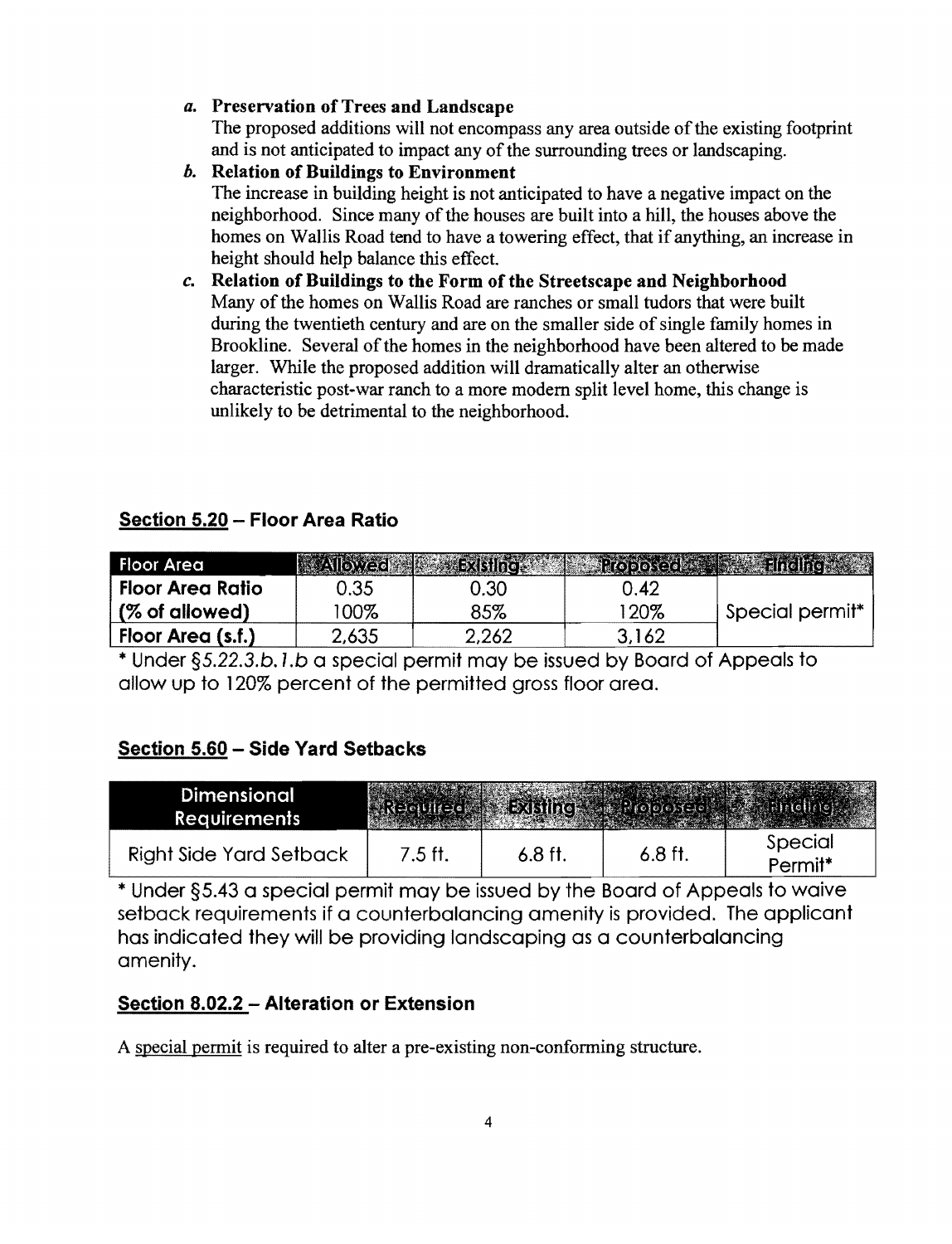Ms. Synowiec reported that the Planning Boardwas generally supportive of this proposal.

The applicants and their designer have worked extensively with staff to improve elements of this design, particularly with respect to materials. The Planning Board has some concerns about whether or not the second story windows on the front façade will have three panes or fours panes, and the applicants have indicated they are flexible about which windows are installed. Finally, additional landscaping on site would improve the overall appearance of the property and will be a benefit to the neighborhood. Therefore, the Planning Board recommends approval for the plans titled "Gertsberg-Klepikov Residence" by Copper Beach Design dated 12/15/08, subject to the following conditions:

- 1. Prior to the issuance of a building permit, final elevations indicating all materials shall be submitted to the Assistant Director of Regulatory Planning for review and approval.
- 2. Prior to the issuance of a building permit, a final landscaping plan indicating all counterbalancing amenities shall be submitted to the Assistant Director of Regulatory Planning for review and approval.
- 3. Prior to issuance of a building permit, the applicant shall submit to the Building Commissioner for review and approval for conformance to the Board of Appeals decision: 1) a final site plan, stamped and signed by a registered engineer or land surveyor; 2) final elevations stamped and signed by a registered architect; 3) a final FAR analysis stamped and signed by a registered architect, and 4) evidence that the Board of Appeals decision has been recorded at the Registry of Deeds.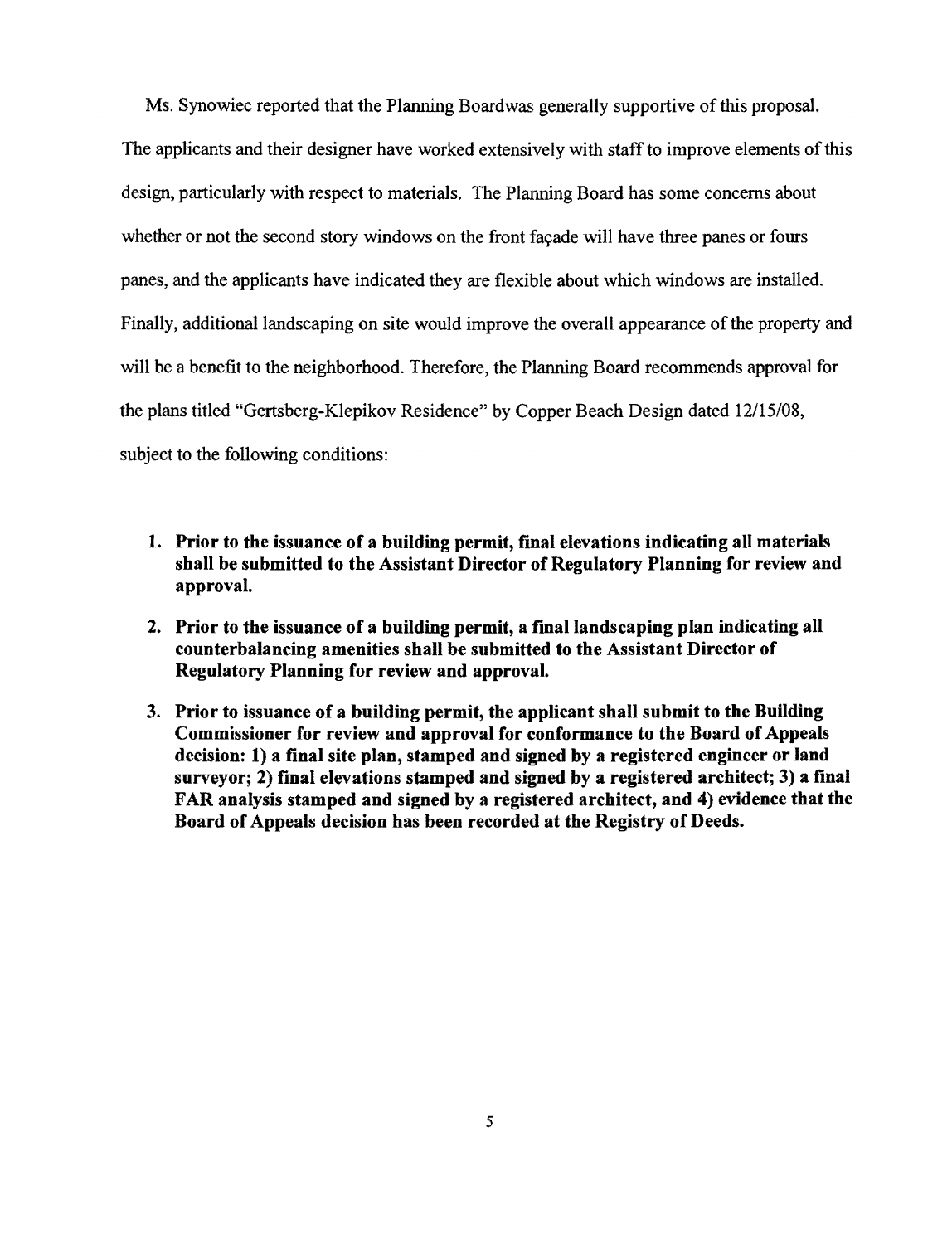Michael Shepard, Building Commissioner, delivered the comments of the Building Department. He reported that the FAR relief requested was within the percentage allowed for one and two family homes under Section 5.20 of the Zoning By-Law. He also said that the side yard set back relief requested was for a pre-existing, non-conforming condition and that the proposal did not exacerbate the non-conformity. Mr. Shepard said that the Building Department was supportive of the project, the relief requested, and the conditions proposed by the Planning Board.

Both Jonathan Book and Mark Allen stated that the project was modest and when completed would improve the appearance of the property. Chairman Geller asked the Building Commissioner whether **Section 5.22.3.h.1.h** or Section 5.22.3.b.l.c was the appropriate section of the Zoning By-law in this instance. Mr. Shepard responded that given the project description that Section 5.22.3.b.1.b was the appropriate section. He said that subsection c of the by-law dealt with interior renovations to an attic or basement that also included exterior additions such as dormers. Chairman Geller asked how the maximum gross floor area was determined. Ms. Synowiec responded that the 120% allowed by special permit was based upon the permitted gross floor area as opposed to that which is existing. She said that this proposal fell several feet short of the maximum allowed by special permit. Mr. Geller also asked for clarification of what square footage was used for purposes of calculation of the maximum square footage allowed. Ms. Synowiec responded that the calculation was based upon the lot size of 7,528 sf and not the 7,000 sfminimum lot size.

The Board, having deliberated on this matter and having considered the foregoing testimony, concludes that the requirements of **Sections 5.09.2.j. 5.22.3.h.1.h.** 5.43, **Section 8.02.2** and Section 9.05 of the Zoning By-Law have been satisfied and it is desirable to grant Special

6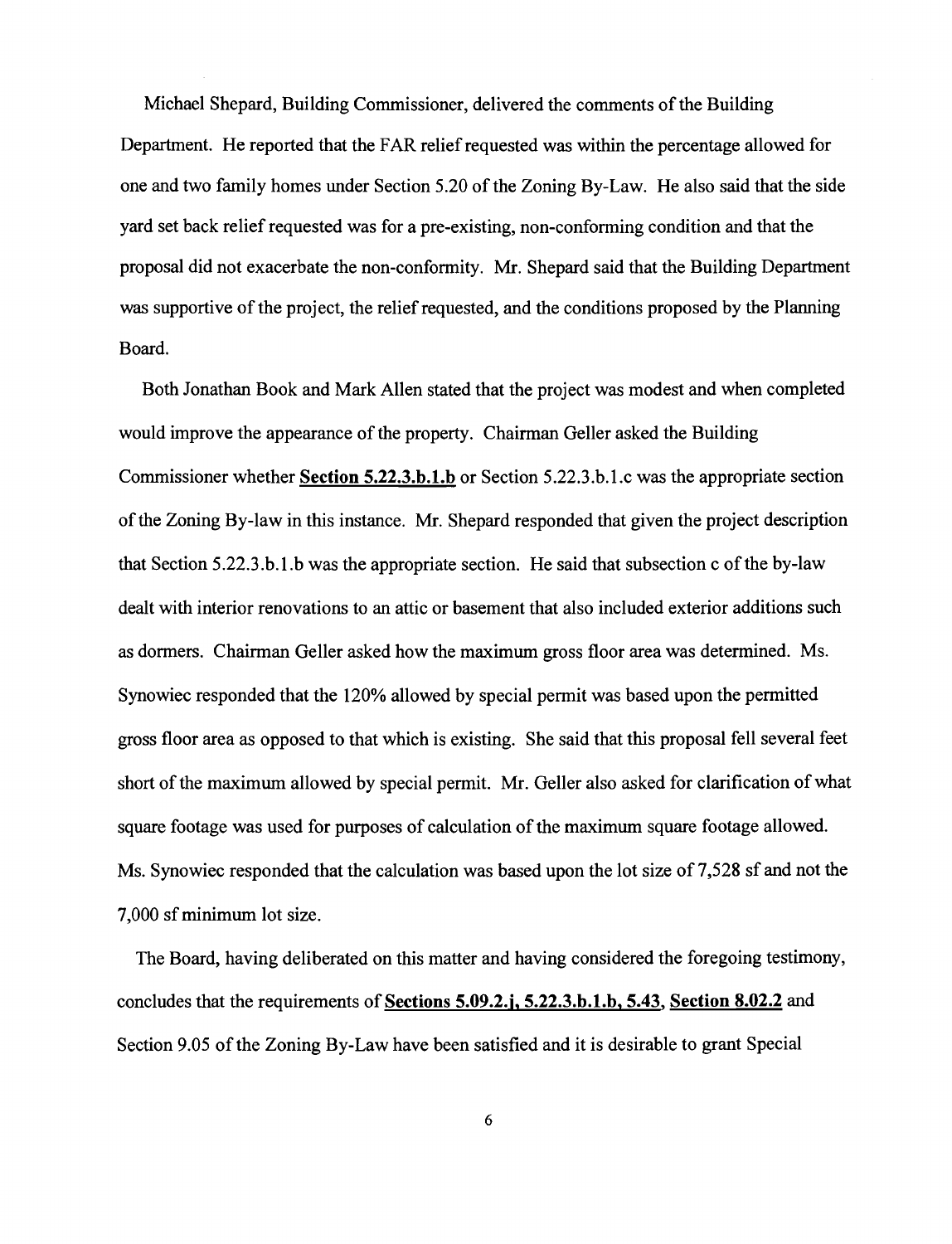Permits in accordance with the relief requested. The Board makes the following specific

findings pursuant to Section 9.05 of the Zoning By-Law:

- a. The specific site is an appropriate location for such a use, structure, or condition.
- b. The use as developed will not adversely affect the neighborhood.
- c. There will be no nuisance or serious hazard to vehicles or pedestrians.
- d. Adequate and appropriate facilities will be provided for the proper operation of the proposed use.
- e. The development as proposed will not have a significant adverse effect on the supply of

housing available for low and moderate income people.

Accordingly, the Board voted unanimously to grant the requested relief subject to the

following conditions:

- 1. Prior to the issuance of a building permit, final elevations indicating all materials shall be submitted to the Assistant Director of Regulatory Planning for review and approval.
- 2. Prior to the issuance of a building permit, a final landscaping plan indicating all counterbalancing amenities shall be submitted to the Assistant Director of Regulatory Planning for review and approval.
- 3. Prior to issuance of a building permit, the applicant shall submit to the Building Commissioner for review and approval for conformance to the Board of Appeals decision: 1) a final site plan, stamped and signed by a registered engineer or land surveyor; 2) final elevations stamped and signed by a registered architect; 3) a final FAR analysis stamped and signed by a registered architect, and 4) evidence that the Ndard of Appeals decision has been recorded at the Registry of Deeds. <sup>~</sup>

«

r-N  $\Xi^-$ Hanimous Decision of The Board of Appeals

Filing Date: March 27, 2009

Jesse Geller, Chairman

7